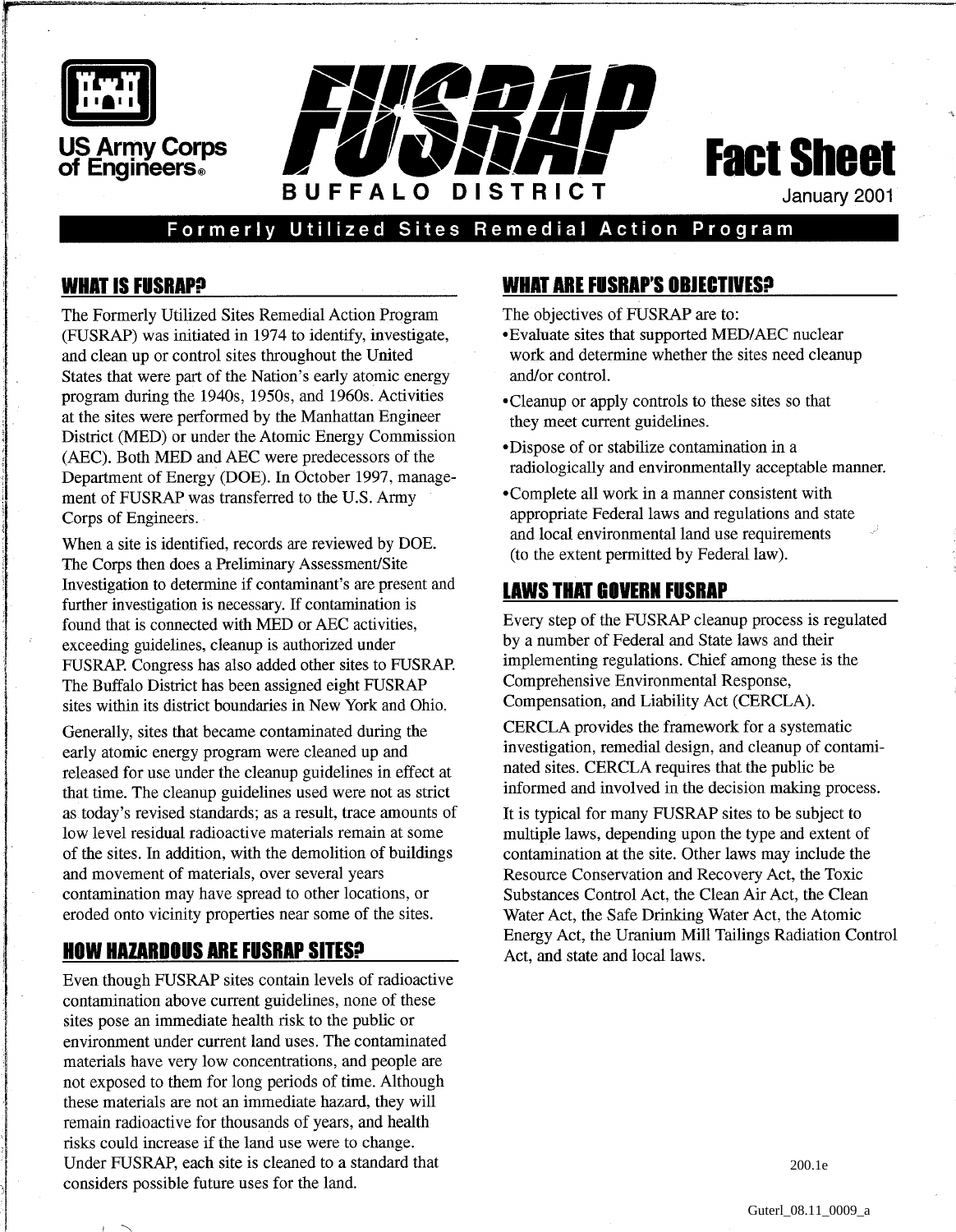#### **Niagara Falls Storage Site Lewiston, New York**

The Niagara Falls Storage Site (NFSS) is located in the Township of Lewiston (Niagara County), in northwestern New York about 10 miles north of the City of Niagara Falls, New York. This 191-acre site contains a multi-story former process building with three attached silos, a single story storage building, a small storage shed, and an engineered Waste Containment Structure (WCS). The WCS contains 250,000 cubic yards of radiological

material, 4,000 cubic vards of which are high activity wastes containing over 500,000 pCi/gram of activity. Constituents of concern are thorium-230. radium-226 and radon-22, in addition to smaller amounts of uranium-235 and uranium-238. This storage facility was originally part of the former Lake Ontario Ordnance Works, a site used for



producing explosives during WWII. During the war the Niagara Falls Storage Site was used by the Manhattan Engineer District for storing radioactive residues and wastes from uranium ore processing conducted during the development of the atomic bomb.

The Corps has erected a security fence around the engineered cell, has decontaminated and removed a former office building, and has conducted periodic radiological and chemical sampling of groundwater at the site. In addition, the Corps monitors radon emissions at the site boundaries and measures radon flux from the WCS. The Corps began a remedial investigation/feasibility study of the 191-acre site in 1999. The first two phases of the remedial investigation field work have been completed and the third phase is in the planning stage. A detailed geophysical study and gamma walkover (radiological survey) of the property will begin in Spring 2001 and will be used to determine the safe longevity of the WCS.

## **Ashland 1, Ashland 2** & **Seaway Tonawanda, New York**

Ashland 1, Ashland 2, and Seaway are Road in Tonawanda, New York. Betwe low grade uranium ore tailings were del approximately 8,000 tons of residues v erty. In 1960, after environmental testi in effect at that time, the property was transferred to the Ashland Oil Company. A Record of Decision was issued in April 1998 detailing the remediation plans to remove trace amounts of low level residual radioactive materials for Ashland 1, 2 and Seaway Area D.

#### *Ashland 1:*

Remediation of the Ashland Site began on July 11,1999. Completion of excavation is projected for January 2001.



#### **Linde Site Tonawanda, New York**

The Linde FUSRAP site is located in the Town of Tonawanda, a suburb north of Buffalo, New York. The project consists of two distinct areas:

The former Linde Air Products Division of Union Carbide operated on a site about

105 acres in size. Linde was contracted by the Manhattan Engineering District to process uranium ores between 1942 and 1946. These activities resulted in radioactive contamination of portions of the property. Praxair, Inc. now occupies the site and employs 1,400 people in its research and development facility. A public elementary school and numerous residential properties adioin the property. Several interim removal



actions consisting of structural decontamination, building demolitions and disposal actions have been completed. The Corps is scheduled to complete a soils remedial action in 2002. The Corps also has separate actions underway to address Groundwater and Building 14.

A designated vicinity property at the Tonawanda Landfill and Mudflats Area, is located about 1.5 miles north of the Linde site property. It consists of two Town of Tonawanda municipal parcels -- the Landfill being approximately 55 acres and the Mudflats approximately 115 acres. Radioactive material in these sites has been identified, and as a result, they were formally designated a Linde Vicinity Property in 1992. The Corps is scheduled to complete a Remedial Investigation/Feasibility Study in 2002.

#### **Seaway:**

Known as Seaway Industrial Park, became contaminated during the transfer of contaminated soil from Ashland 1 and 2 from 1974-82 .

The site is owned by Sands Mobile Park, Inc. Area D was included in the Record of Decision issued in April, 1998.

The Corps is currently conducting a fee information on the site and will help d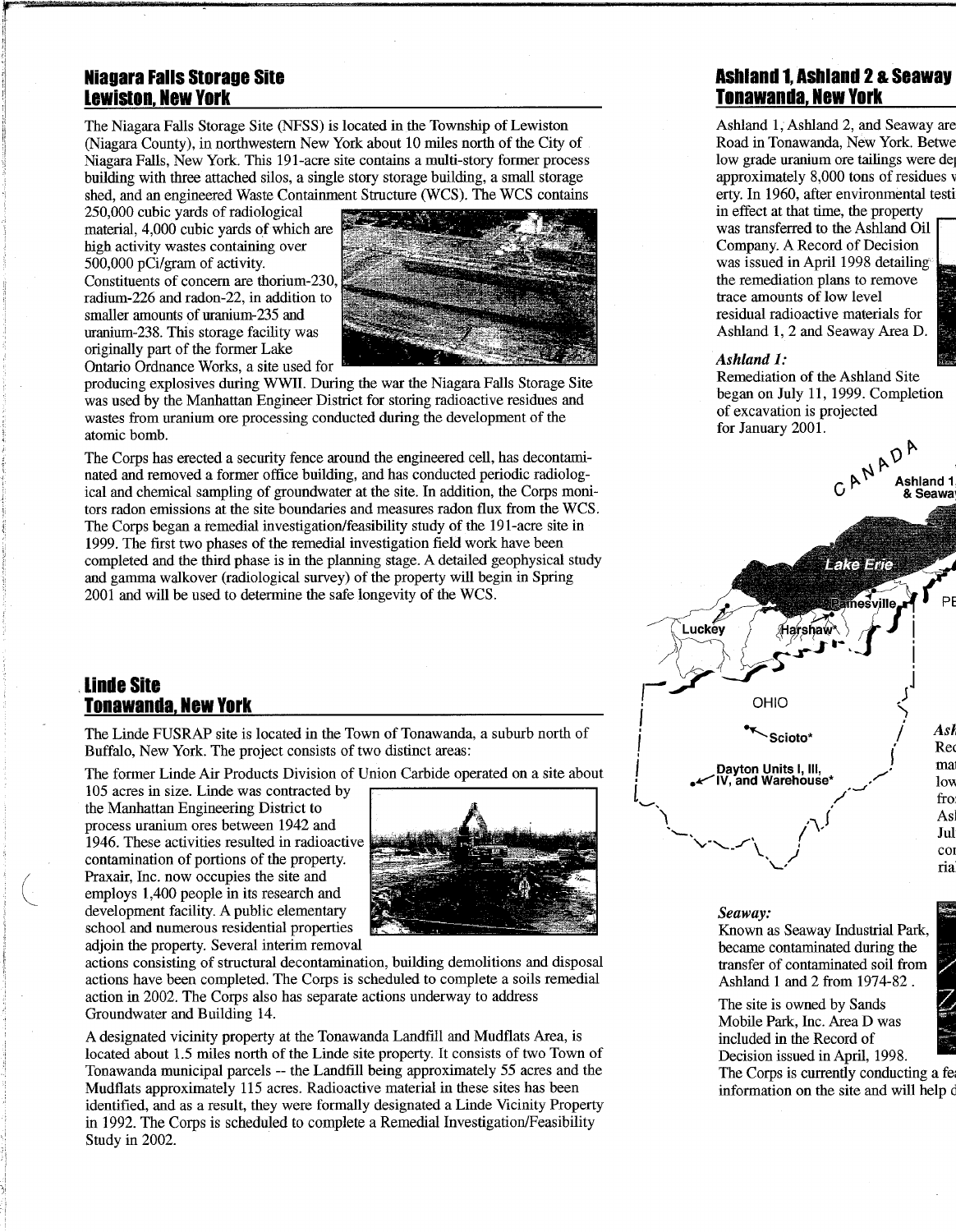ited along the Niagara River on River 944-46 residues consisting primarily of ed at Ashland 1. Records indicate that spread over roughly 2/3 of the propldicated the site met cleanup guidelines



\* These sites are currently in the Preliminary Assesment Phase

#### 12:

; indicate that from 1974-82 approxi-6,000 cubic yards of soil containing el radioactive residues was transferred e Ashland 1 site to an area referred to as 2. Remediation of this site began on , 1998 with the excavation of soils inated with low-level radioactive mateis phase was completed in 1999.



lity study that will provide additional mine the appropriate remedial action.

### **Luckey Site Luckey, Ohio**

The Luckey Site covers approximately 40 acres and is located 22 miles southeast of Toledo, Ohio at 21200 Luckey Road, Luckey, Ohio. The facility processed magnesium during WWII. In 1949 a beryllium production facility was built on the

site. The waste solutions and sludge from the beryllium operation were stored on the plant property in three lagoons ranging in depth from 1.5 feet to 6 feet. In 1958, beryllium production ceased, although beryllium powder blending and sintering operations reportedly continued into the early 1960's. On a yearly basis throughout the 1950's, sludge material



from the lagoons was moved to the northeast corner of the property where the material was buried. The remedial investigation conducted by the Corps reveals the northeast corner of the site and several smaller areas at the site still contain beryllium contamination and a lesser amount of radioactive contamination. The Corps issued a remedial investigation report in September 2000 and is currently preparing the feasibility study, which is scheduled to be done at the by the end of 2001.

#### **Painesville Site Painemille, Ohio**

The Painesville Site is approximately 50 acres with large buildings and rail lines. It is located at 720 Fairport-Nursery Road in Painesville, Ohio,

approximately 22 miles northeast of Cleveland, Ohio. In the 1940's, the Defense

Plant Corporation constructed a magnesium production facility on property owned by the Diamond<br>Magnesium Company. Diamond Magnesium received about 1650 tons of radioactive scrap steel - mostly empty drums - which was used to control chlorine emissions in the production of magnesium. The



contamination is restricted to outside soils which contain residual uranium, radium, and thorium. Surveys conducted indoors found no evidence of radioactive contamination.

A removal action was conducted in 1998. The Corps is currently performing a focused remedial investigation/feasibility study for the site.

#### **Former Bliss** & **Laughlin Buffalo, New York**

 $\star$ Completed by Buffalo District in 1999 $\star$